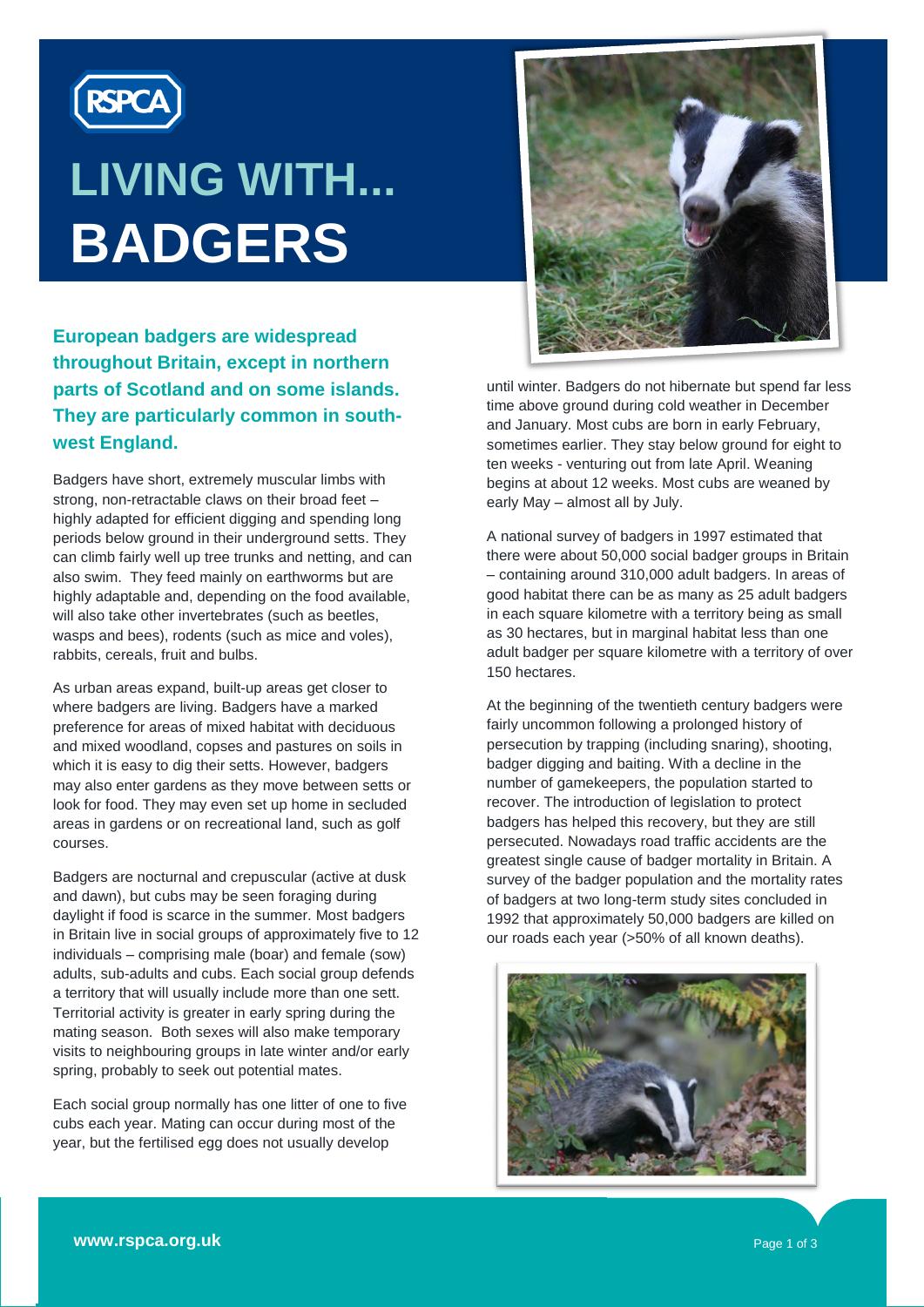## **LIVING WITH... BADGERS**

### **Are badgers protected?**

Yes. The **Protection of Badgers Act 1992** makes it an offence to kill or injure a badger (except under licence); cruelly ill-treat a badger; use certain prohibited firearms; dig for a badger; damage or destroy a badger sett or obstruct access to it, or disturb a badger in it; cause a dog to enter a badger sett; and tag or mark any badger (except under licence). The Act permits the granting of a licence to take or kill badgers, or to interfere with setts in certain circumstances such as for the purpose of preventing serious damage to land, crops or other property. In England the licensing authority is Natural England and in Wales it is either the Natural Resources Wales (for development operations) or the Environment Department of the Welsh Assembly Government (for forestry operations).

An occupied badger sett may also be found on the proposed site for a road or housing. To avoid later problems, developers should carry out surveys with the local badger group, wildlife trust or ecological consultant before seeking outline planning permission. Mitigation methods – such as providing tunnels under roads, artificial setts, road-side reflectors, badger gates and using fencing (see below) – can also help to reduce the impact such developments have on the local badger population.

### **Should I put our food for badgers in my area? If so, what?**

Providing supplementary food, in limited amounts, can be beneficial to badgers. Suitable foods include tinned cereal-based dog food with lightly cooked meat, cheese, some peanuts and fruits of the season. This food can help to increase the chance of cubs surviving in hot, dry summers and also help all badgers during long cold, frosty periods - when natural food is in short supply.

If food is provided on a regular basis, possibly by a number of local householders, there is a risk that the badgers will then be attracted to the gardens. Problems can arise if other neighbours do not welcome the badgers and may lead to someone taking action against the animals. Care must also be taken to avoid the badgers becoming dependent on handouts when food is put out every night in large amounts. In extreme situations, the social group may become larger than the territory would support naturally. It is also not advisable to provide food if it encourages badgers to cross a busy road.

 $\mathcal{L}^{\text{max}}_{\text{max}}$  and  $\mathcal{L}^{\text{max}}_{\text{max}}$  and  $\mathcal{L}^{\text{max}}_{\text{max}}$  and  $\mathcal{L}^{\text{max}}_{\text{max}}$ 



### **What should I do if I see someone digging near a badger sett?**

Anyone suspecting badger digging should contact the RSPCA and/or the local police wildlife crime officer. Illegal badger digging is widespread in the UK, but is more common in some regions. Anyone wanting to dig a trench or pit within 20 metres of the nearest entrance to a badger sett may require a licence and should first contact the relevant licensing authority i.e. Natural England, or in Wales, the Natural Resources Wales (for development operations) or the Welsh Assembly Government (for forestry operations). The **Protection of Badgers Act 1992** permitted recognised hunts to temporarily block the entrance to a sett at certain times before the hunt and using certain methods. This exemption was removed by the **Hunting Act 2004**.